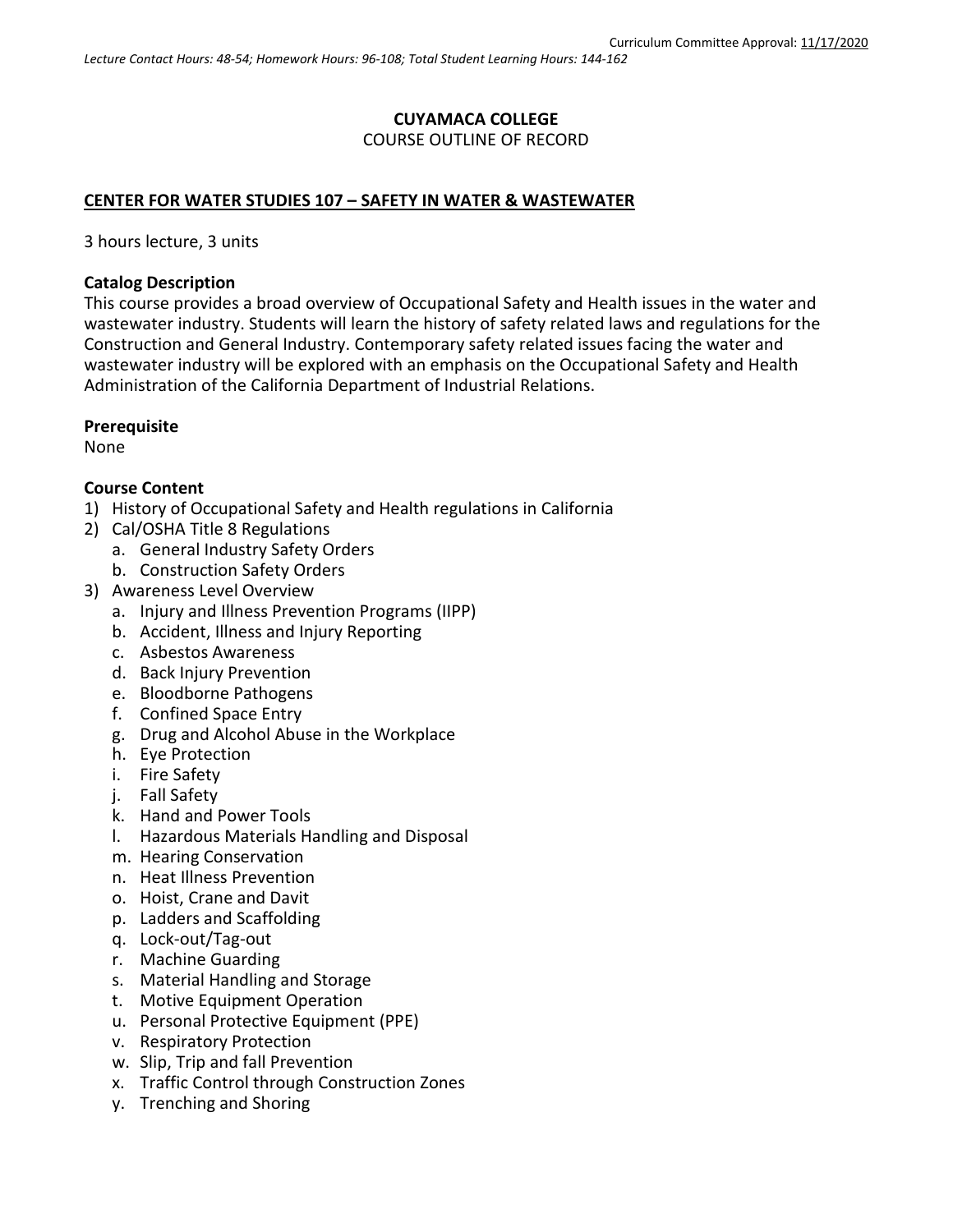#### **Course Objectives**

Students will be able to:

- 1) Describe the essential purpose and benefits of required safety regulations and the challenges associated with them.
- 2) Identify the major regulatory agencies involved in enforcement of safety, health and environmental regulations.
- 3) Compare and contrast the high-hazard industries in San Diego County with other regions in the State of California.
- 4) Demonstrate an understanding of the importance of safety, health and environmental regulations in the industry.

#### **Method of Evaluation**

A grading system will be established by the instructor and implemented uniformly. Grades will be based on demonstrated proficiency in subject matter determined by multiple measurements for evaluation, one of which must be essay exams, skills demonstration or, where appropriate, the symbol system.

- 1) Projects
- 2) Writing assignments
- 3) Quizzes
- 4) Homework assignments
- 5) Exams (objective, essay)

#### **Special Materials Required of Student** None

#### **Minimum Instructional Facilities**

Smart classroom Wi-Fi Internet Connection

## **Method of Instruction**

- 1) Lecture and discussion
- 2) Audiovisual
- 3) Field trips
- 4) Safety Equipment Displays
- 5) Internet to research Safety and Health Regulations
- 6) Hands-on Instruction utilizing the Field Operations Skills Yard (FOSY)

## **Out-of-Class Assignments**

- 1) Reading assignments
- 2) Writing assignments
- 3) Projects
- 4) Reports

#### **Texts and References**

- 1) Required (representative examples):
	- a. *CAL/OSHA CONSTRUCTION & ELECTRICAL SAFETY ORDERS JUNE 2018 EDITION*. Mancomm.com, 2018.
	- b. *CAL/OSHA GENERAL INDUSTRY & ELECTRICAL SAFETY ORDERS JUNE 2018 EDITION.* Mancomm.com, 2018
- 2) Supplemental: None